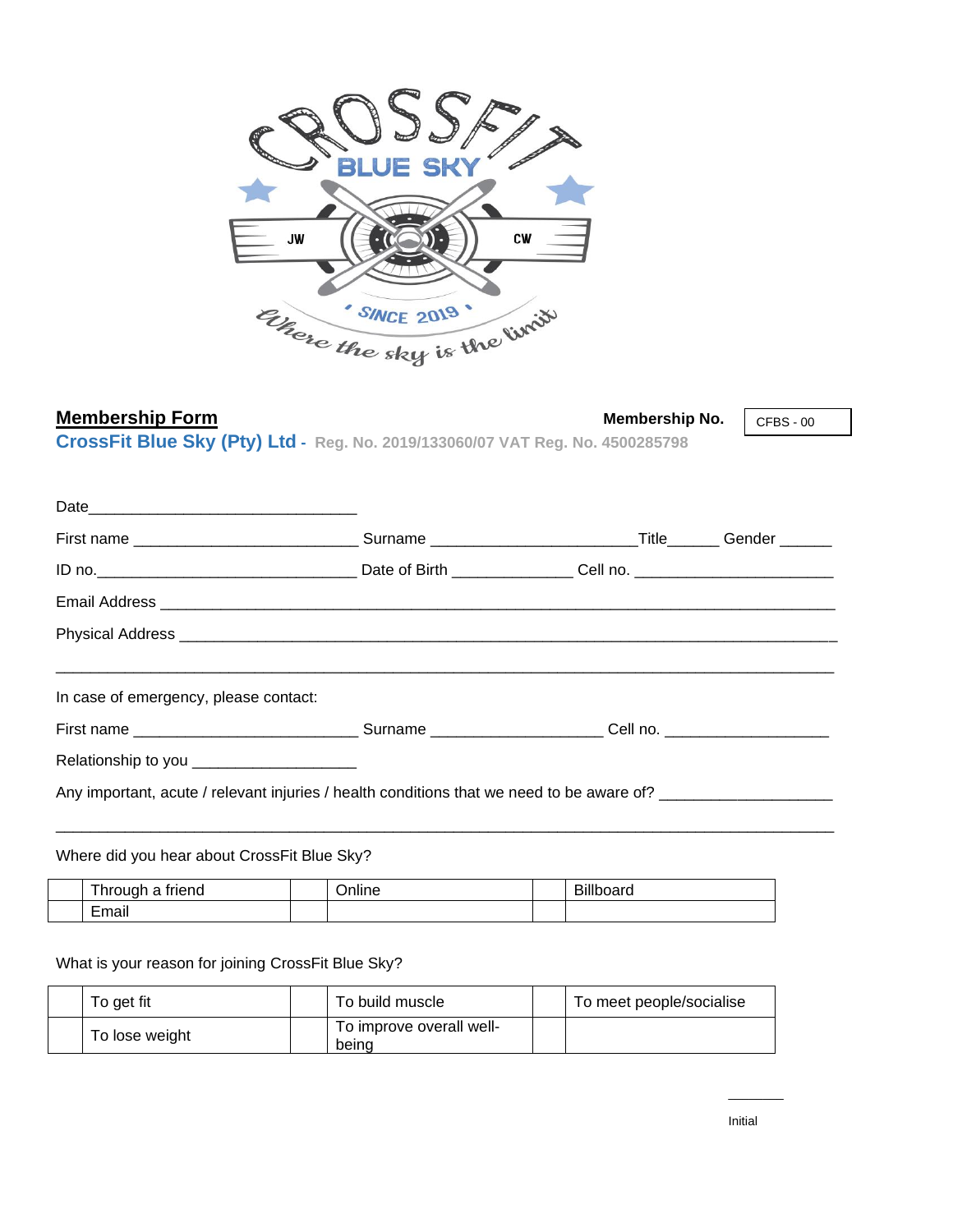# **MEMBERSHIP CHOICE**

| 2 Classes per week membership (with any 2 classes per week + Freaky Friday and Spicy Saturday)            |
|-----------------------------------------------------------------------------------------------------------|
| - 1-month contract at R 840 per month                                                                     |
| - 6-month contract at R 730 per month                                                                     |
| - 12-month contract at R 670 per month                                                                    |
| - 12-month couples' contract at R 1 200 per month per couple (R 600 per person)                           |
| 3 Classes per week membership (with any 3 classes per week + Freaky Friday and Spicy Saturday)            |
| - 1-month contract at R 970 per month                                                                     |
| - 6-month contract at R 880 per month                                                                     |
| - 12-month contract at R 830 per month                                                                    |
| - 12-month couples' contract at R 1 450 per month per couple (R725 per person)                            |
| (**) Unlimited Classes per week membership (with unlimited classes per week)                              |
| - 1-month contract at R 1 150 per month                                                                   |
| - 6-month contract at R 1 020 per month                                                                   |
| - 12-month contract at R 940 per month                                                                    |
| - 12-month couples' contract at R 1 680 per month per couple (R840 per person)                            |
| STUDENT (Full Time - Capped at <22 years old) & TEACHERS membership (with any 3 classes per week + Freaky |
| <b>Friday and Spicy Saturday)</b>                                                                         |
| - 1-month contract at R 660 per month                                                                     |
| - 6-month contract at R 600 per month                                                                     |
| - 12-month contract at R 550 per month                                                                    |
|                                                                                                           |
| R150 Sign-up fee paid                                                                                     |

Day rate – R120 – Which allows you full access to all use of equipment indoor or outdoor during the allocated slots only.

\_\_\_\_\_\_\_\_

Initial